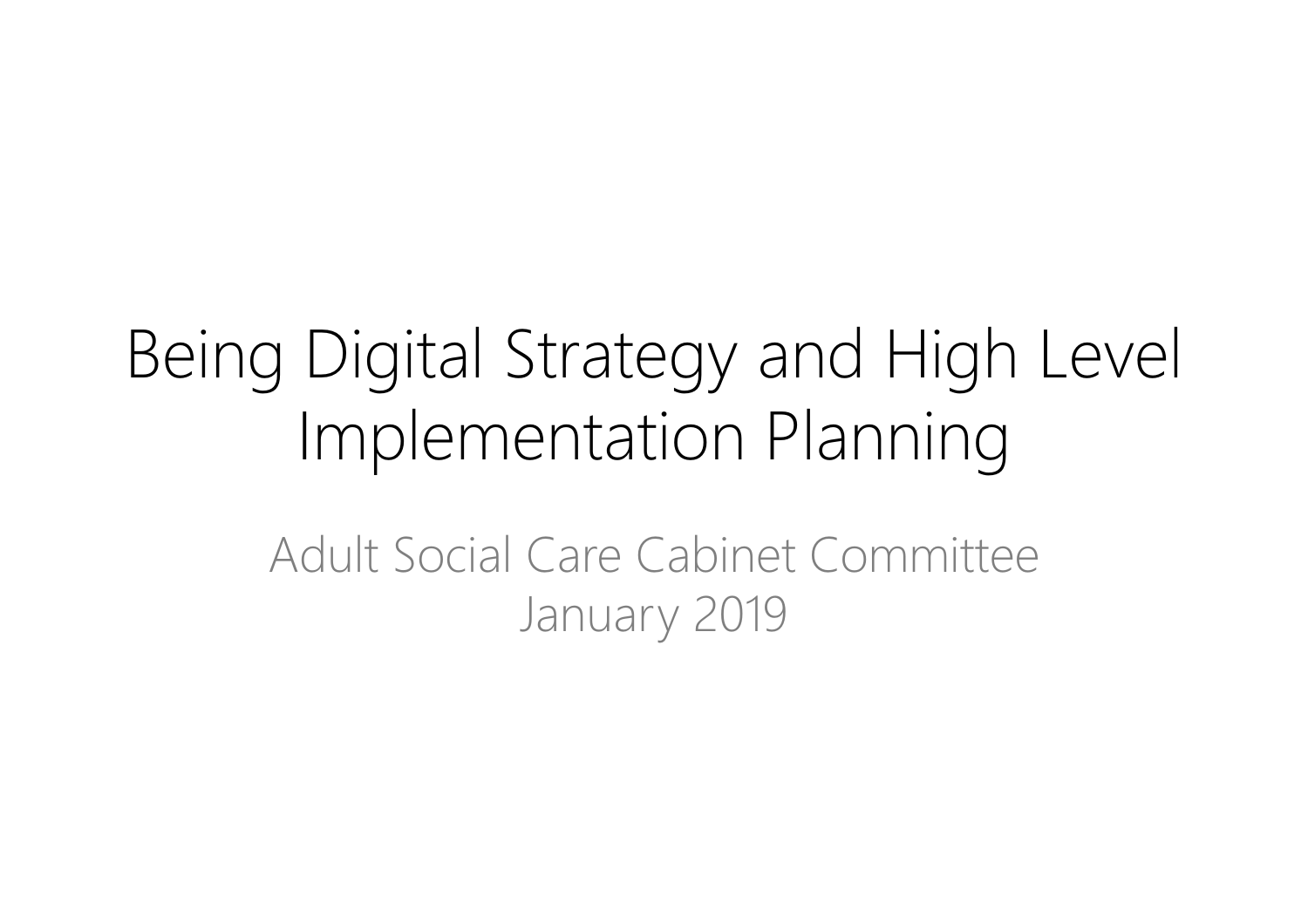Vision

To help people to achieve the best possible health and well-being outcomes, living independent and fulfilling lives in their own homes and communities by using digital innovation and technology.

**Embedding intelligent information<br>and new technologies that promote<br>individual health and wellbeing to<br>empower people to self-manage** and allow them to effectively access services

Empowered Workforce Developing a more productive, competent and confident workforce in KCC and in the Care Sector to use the tools and information they need to provide high quality care and support

#### Improved Partnerships

 Working closely with key partners across Kent to ensure we seek opportunities to collaborate, innovate and share information to deliver better outcomes for people

| Digitally enabled | Digitally enabled | Digitally enabled | Digitally enabled | Digitally enabled   |
|-------------------|-------------------|-------------------|-------------------|---------------------|
| <b>People</b>     | <b>Place</b>      | <b>Practice</b>   | <b>Products</b>   | <b>Partnerships</b> |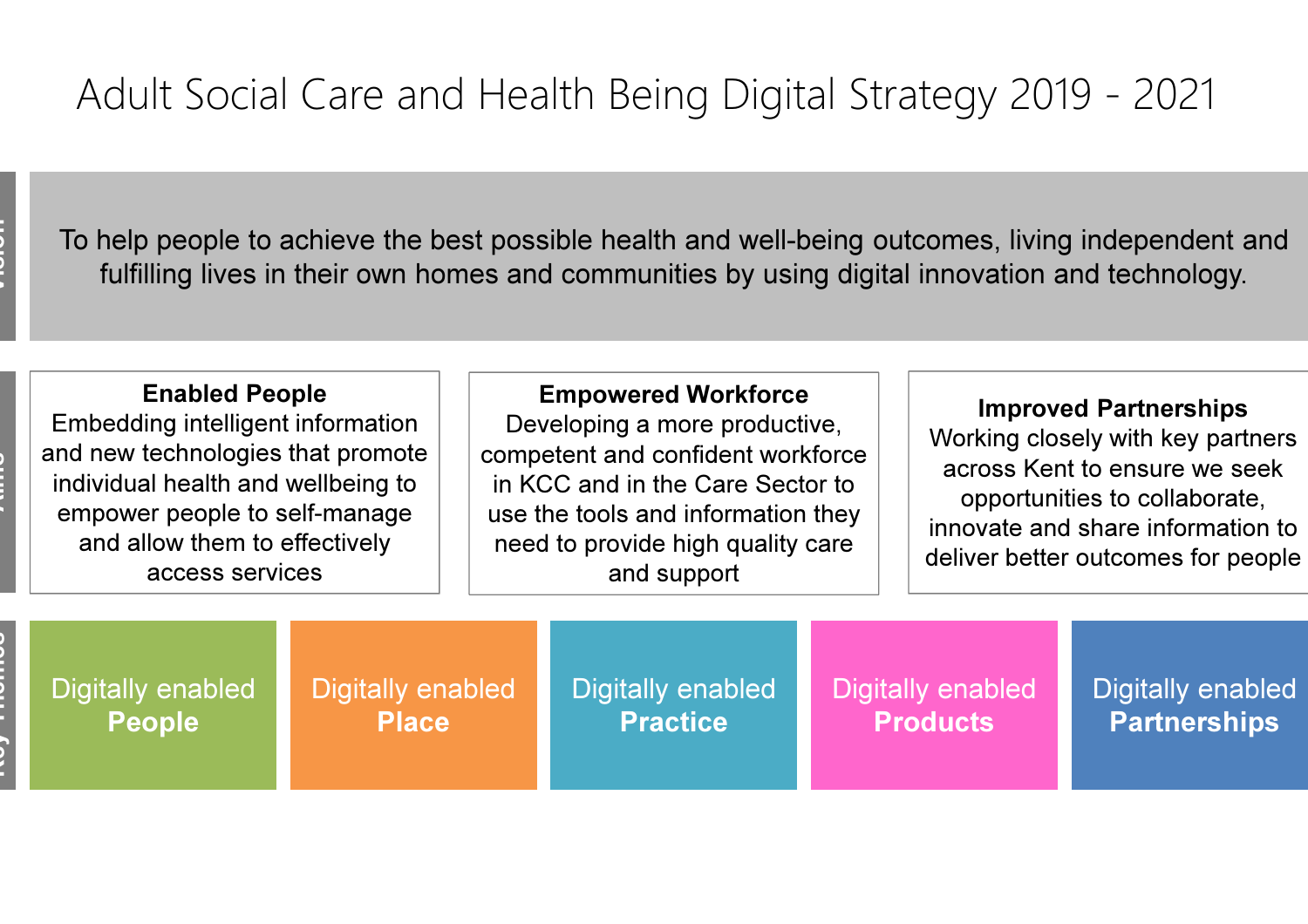# eing Digital Strategy nagine if…

| People were able to do<br>more for themselves<br>and make use of<br>intelligent information,<br>tools and apps to<br>increase their<br>independence and<br>improve their quality of<br>life. | We could transform the<br>way services are<br>delivered across all<br>settings by improving<br>connectivity and using<br>innovative technology. | We could develop a<br>more productive,<br>capable and confident<br>workforce by ensuring<br>employees have the<br>right digital tools and<br>information and can<br>work flexibly. | Service users were<br>empowered and<br>enabled to live more<br>fulfilling and<br>independent lives by<br>utilising more<br>advanced and<br>innovative products. | We could deliver better<br>outcomes for people<br>by enabling key<br>partners to more easily<br>collaborate, innovate<br>and share information. |
|----------------------------------------------------------------------------------------------------------------------------------------------------------------------------------------------|-------------------------------------------------------------------------------------------------------------------------------------------------|------------------------------------------------------------------------------------------------------------------------------------------------------------------------------------|-----------------------------------------------------------------------------------------------------------------------------------------------------------------|-------------------------------------------------------------------------------------------------------------------------------------------------|
| Digitally enabled                                                                                                                                                                            | <b>Digitally enabled</b>                                                                                                                        | Digitally enabled                                                                                                                                                                  | Digitally enabled                                                                                                                                               | <b>Digitally enabled</b>                                                                                                                        |
| <b>People</b>                                                                                                                                                                                | <b>Place</b>                                                                                                                                    | <b>Practice</b>                                                                                                                                                                    | <b>Products</b>                                                                                                                                                 | <b>Partnerships</b>                                                                                                                             |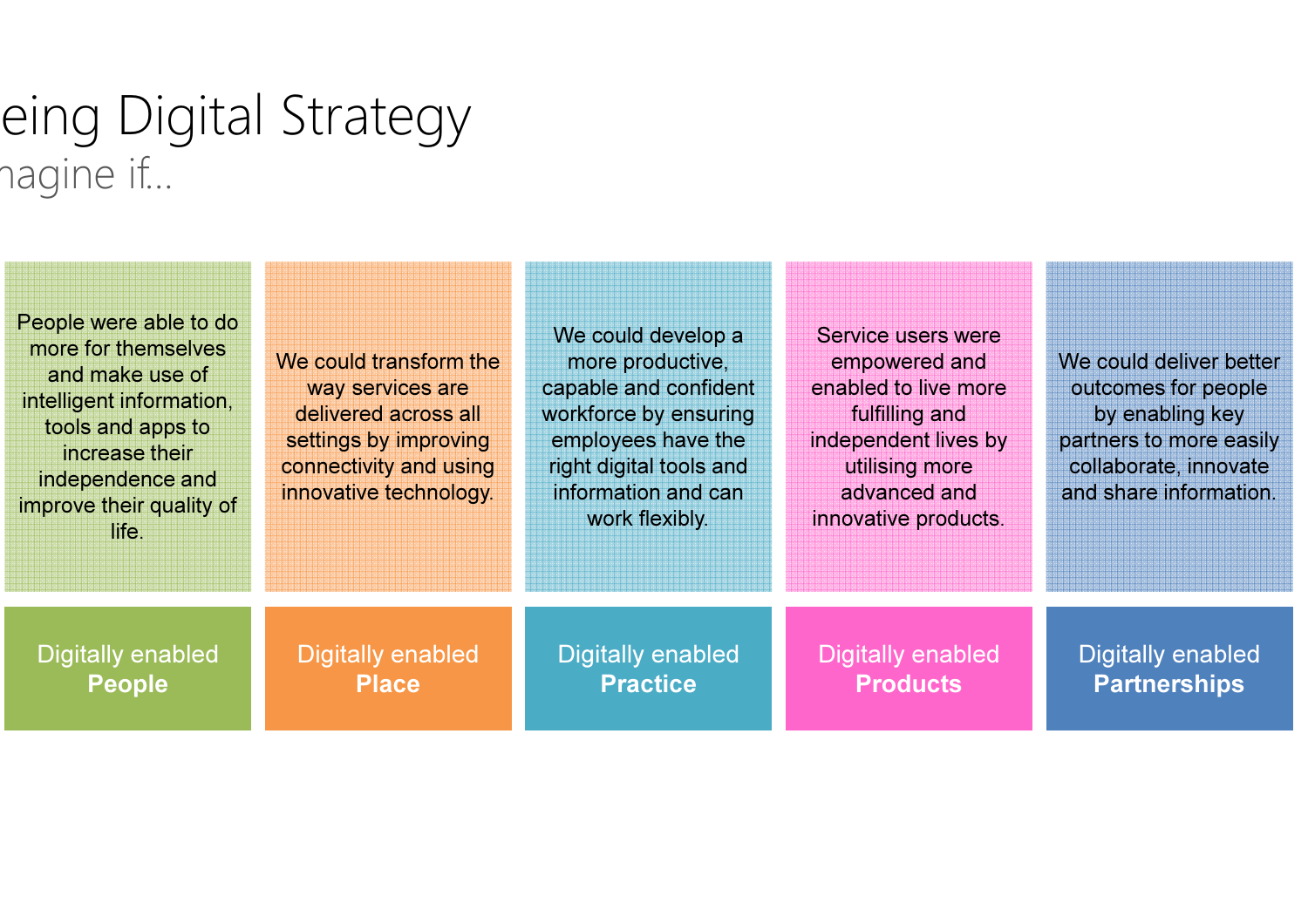## eing Digital Strategy utcomes

| <b>Digitally enabled</b><br><b>People</b>                                     | <b>Digitally enabled</b><br><b>Place</b>                                  | <b>Digitally enabled</b><br><b>Practice</b>                 | <b>Digitally enabled</b><br><b>Products</b>                       | <b>Digitally enabled</b><br><b>Partnerships</b>                                                 |
|-------------------------------------------------------------------------------|---------------------------------------------------------------------------|-------------------------------------------------------------|-------------------------------------------------------------------|-------------------------------------------------------------------------------------------------|
| <b>Improved information</b><br>advice and guidance                            | <b>Transform the way</b><br>services are delivered<br>across all settings | <b>Flexible and mobile</b><br>working enabled               | <b>Efficient and cost-</b><br>effective assistive<br>technologies | Improved health and<br>social care connectivity                                                 |
| Intelligent online<br>systems to support<br>self-referrals and<br>assessments | The care sector are<br>supported to utilise<br>new technologies           | Making systems and<br>tools work for<br>practitioners       |                                                                   | <b>Utilising innovation</b><br>facilities to explore,<br>test and implement<br>new technologies |
| Apps and tools to<br>support and connect<br>people                            |                                                                           | Improved digital skills<br>and abilities                    |                                                                   |                                                                                                 |
|                                                                               |                                                                           | Improved data and<br>analytics to inform<br>decision making |                                                                   |                                                                                                 |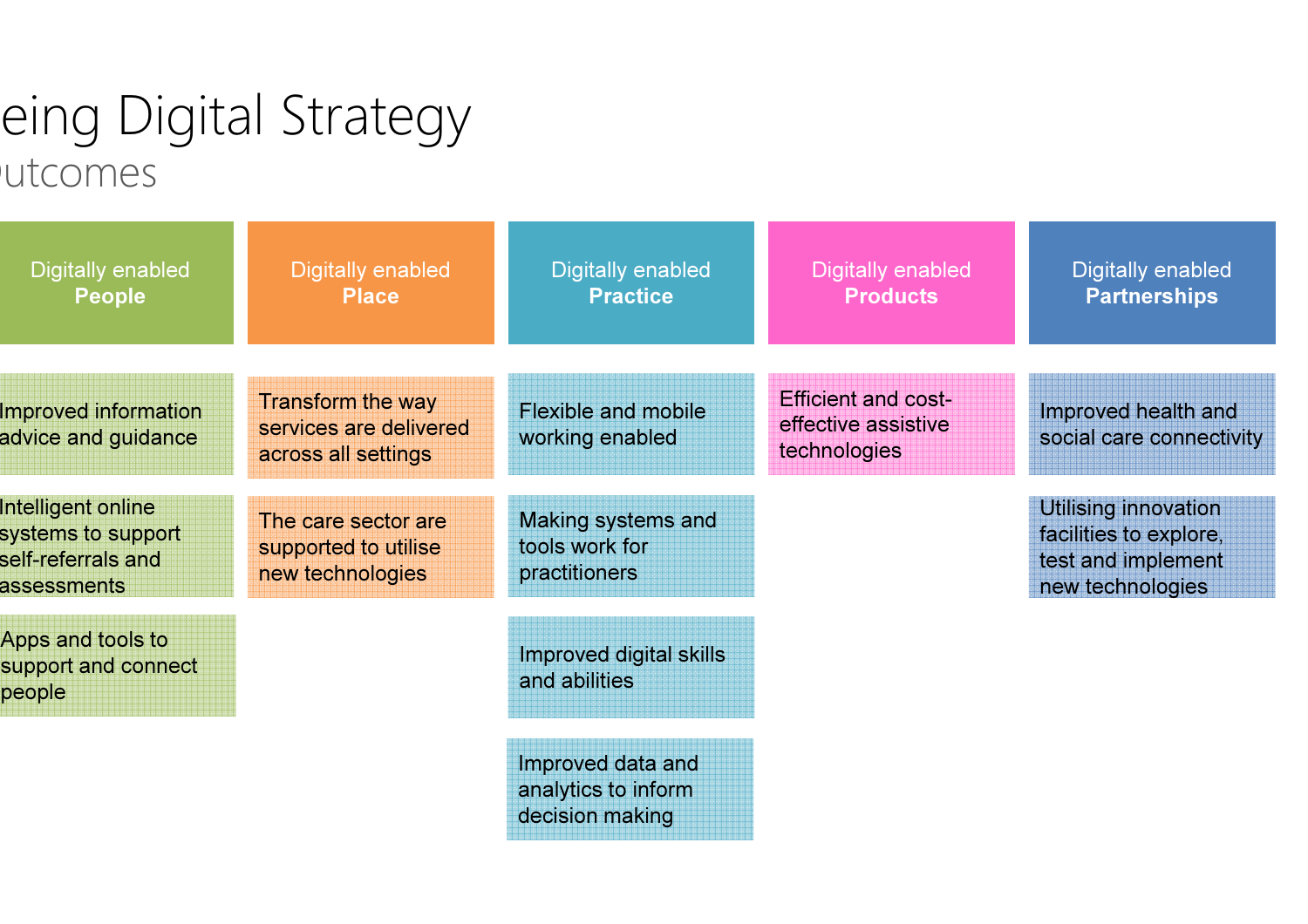# ims

#### Enabled People

 Embedding intelligent information and new technologies that promote individual health and wellbeing to empower people to self-manage and allow them to effectively access services



#### Empowered Workforce

 Developing a more productive, competent and confident workforce in KCC and in the Care Sector to use the tools and information they need to provide high quality care and support



#### Improved Partnerships

 Working closely with key partners across Kent to ensure we seek opportunities to collaborate, innovate and share information to deliver better outcomes for people

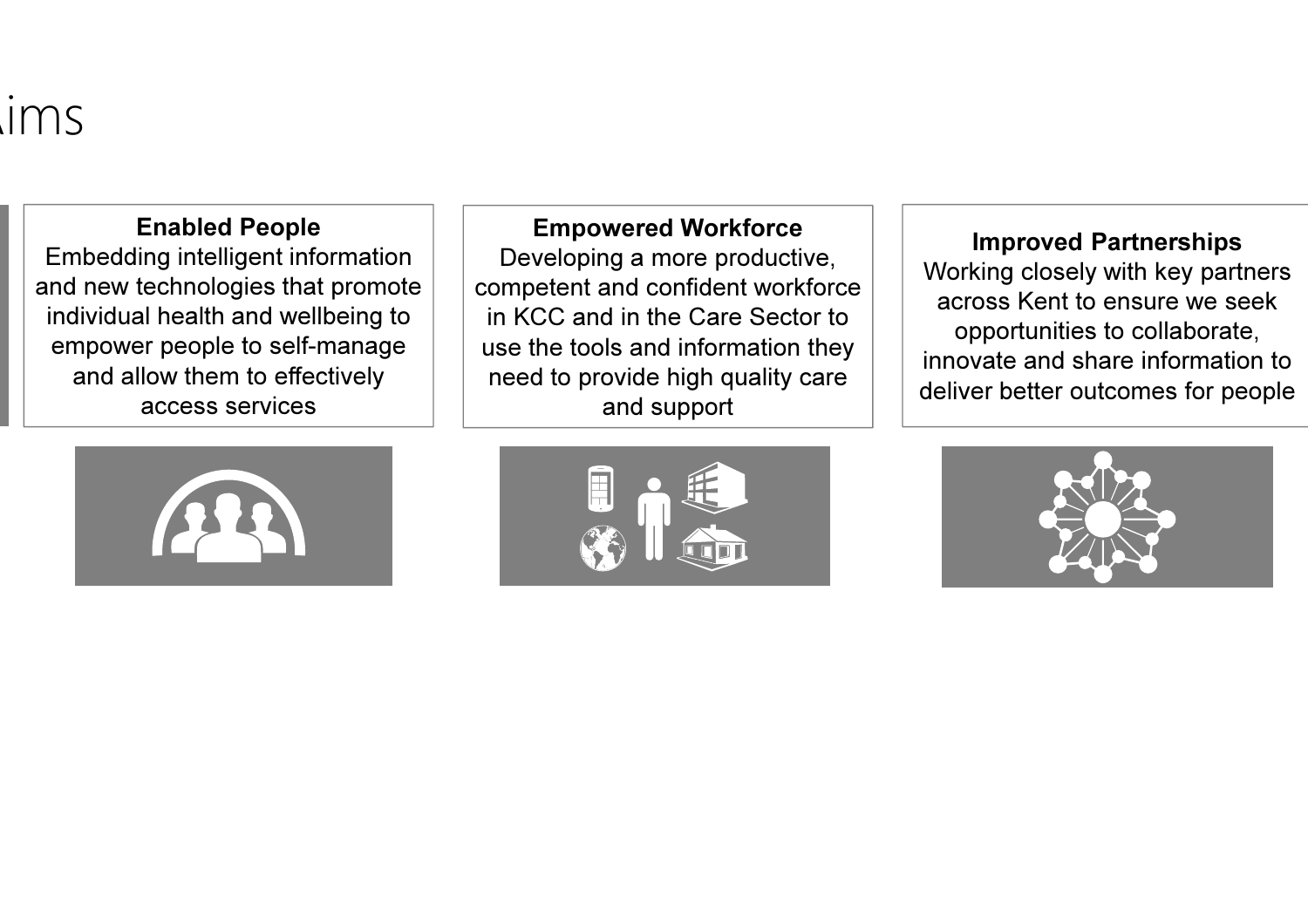# abled People

ble people to do more for themselves to increase their independence e Aim Narrative Aim Narrative Aim Narrative Aim Narrative Aim Narrative Aim Narrative Aim Narrative Aim Narrative Aim Narrative Aim Narrative Aim Narrative Aim Narrative Aim Narrative Aim Narrative Aim Narrative Aim Narrat

#### rent State

ort are available and how to access them.

ice users have to tell their story multiple times throughout social care pathway.

are providing some assistive technology services but there new innovative technologies in the market.

## Tent State<br>not always easy for people to find out what services and **Interpret in the Vielland Strategy Alignme**r



### sired Future State

ice users can engage with social care anytime, anywhere, on device.

- provide residents with a choice of how they engage with us ugh providing multiple channels of communication.
- residents can use self-service tools to perform some tasks.
- nake use of artificial intelligence and robots to support ble with accessing and navigating services.

#### Through the delivery of Your Life, Your Wellbeing, we aim to:

- Create a smoother and safer pathway for our service users.
- Support people to access good-quality advice and information that allows them to look after themselves.
- $\bullet$ Put the person at the centre of everything we do, supporting them choose and control what care and support they receive.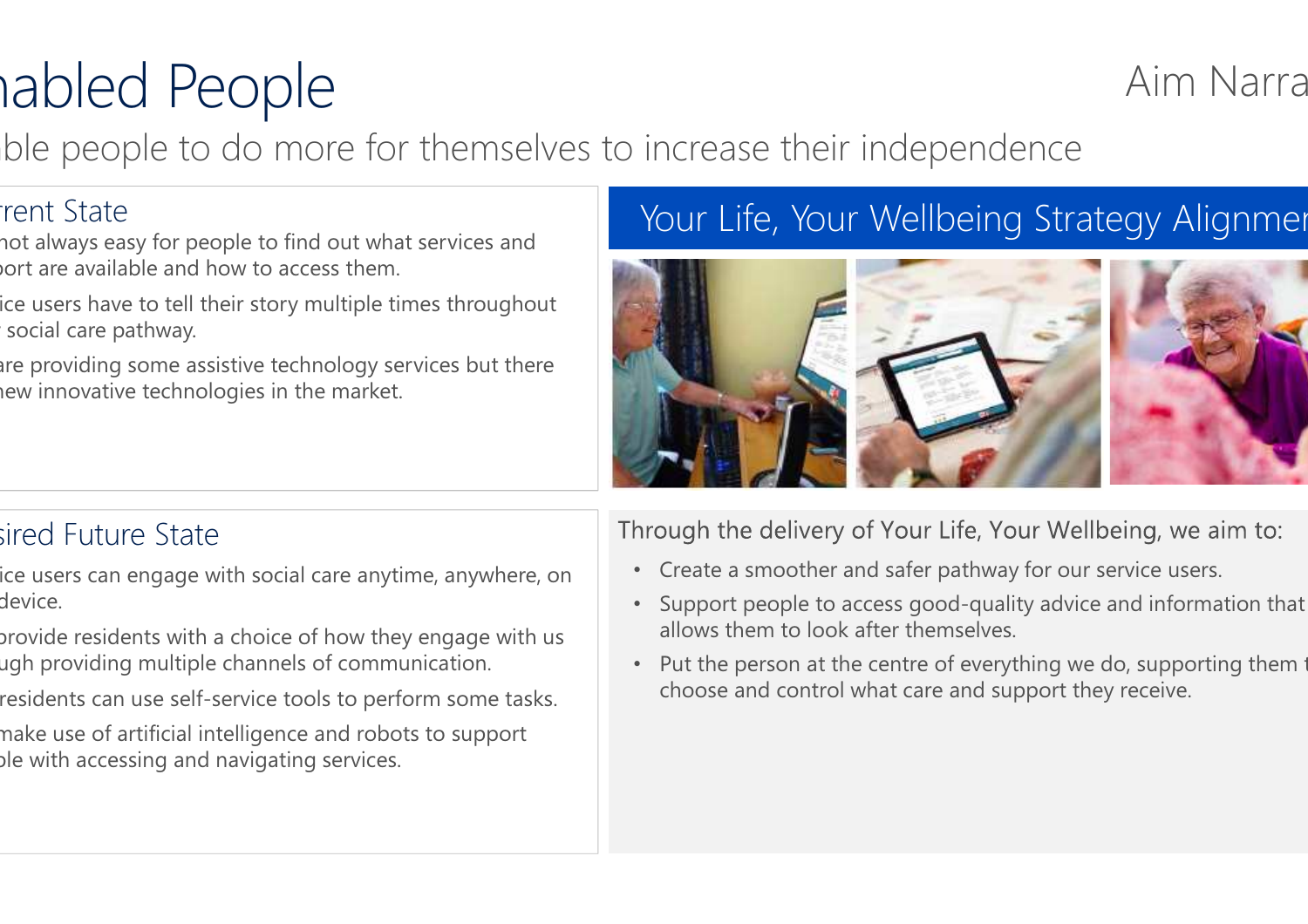#### Use the digital directory of Use instant message services to navigate way to talk to professional through health and social care services Access to personal care notes through the use of bots and AIReceive a visit from 圓 a professional in person or virtually直 Multi-channel adult 39 Review and add not  $\overline{5}$ to personal care and ocial care support plans repository Visit the digital Receive market place to  $\odot$  reminders about purchase equipment appointmentsor servicesUtilise apps and assistive 值 technology to improve Undertake self-Schedule an well-being and decrease assessments online appointment via app, social-isolation(financial and or with assistance 2 eligibility)Digital HotspotsReferral/ ContactService/ ReviewTriage/ Assessmentdult Social Care web-page Digital self-assessments (financial and eligibility) • Utilise apps and assistive technology•igital directory and market place Appointment scheduling and reminders Review and add notes to personal care and ••support planseb-chat and bot-chat Digital Service – Virtualise a visit Artificial intelligence and bots• Instant messaging •

## **Durney Map: Enabled People**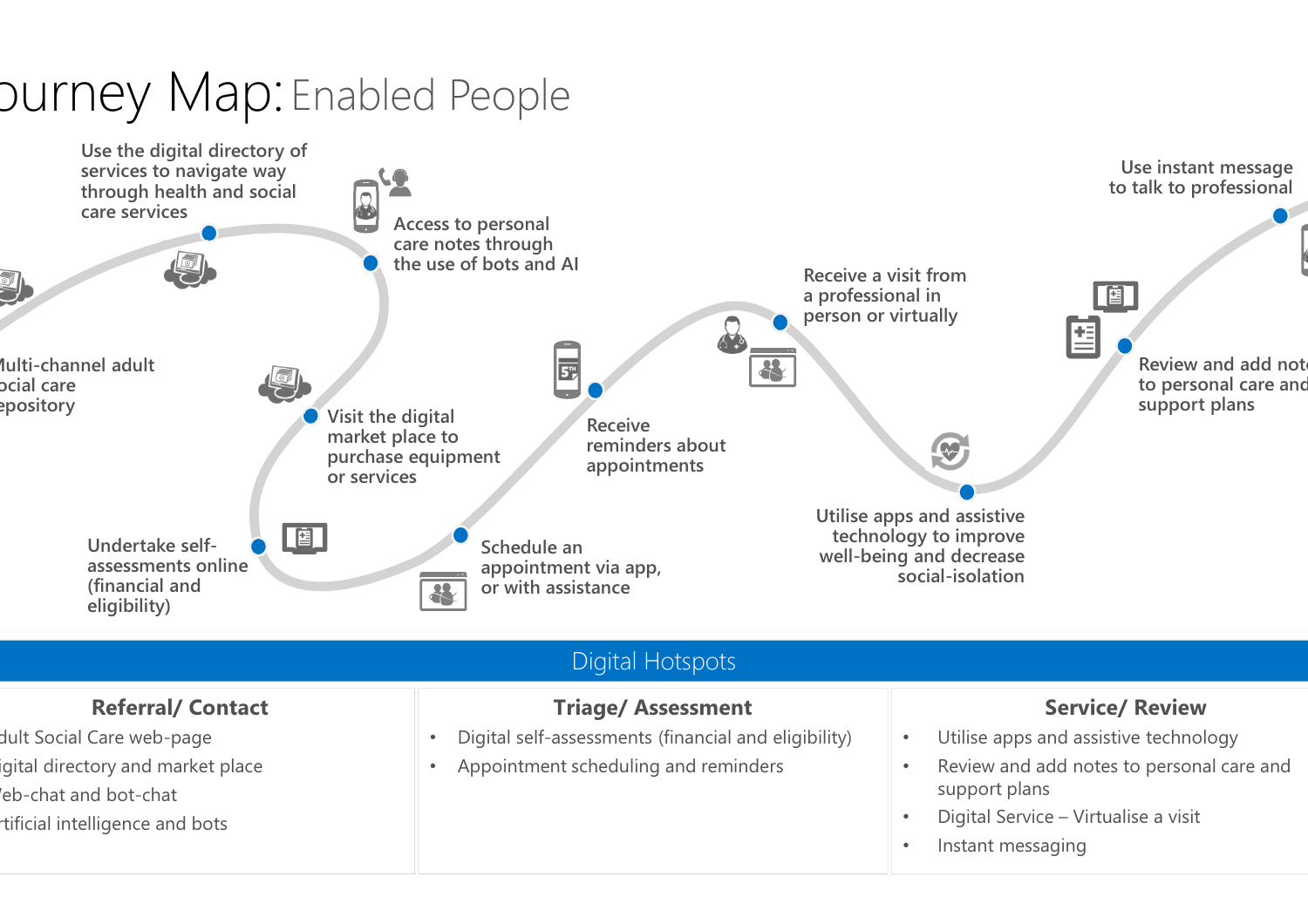# npowered Workforce

relop a more productive and confident workforce and care sector e<br>Aim Narrative<br>Sident werkfaree and sare sector

### rent State

- mation is stored in multiple places and we are still largely er-based.
- e is a high turnover of staff in some roles and recruitment retention can be difficult.
- employees would like more flexibility in where and when can work.

### Your Life, Your Wellbeing Strategy Alignment



### sired Future State

- ther in the office, at home, or on-the-go, we can access the mation and apps we need, and be productive.
- have access to a range of workspaces across the county.
- empower our employees by providing them access to the mation, tools, and insights they need.

#### Through the delivery of Your Life, Your Wellbeing, we aim to:

- •Continuously improve the way our services are delivered
- • Create a value-driven and outcome-focused culture that nurtures creativity and find new ways to meet people's needs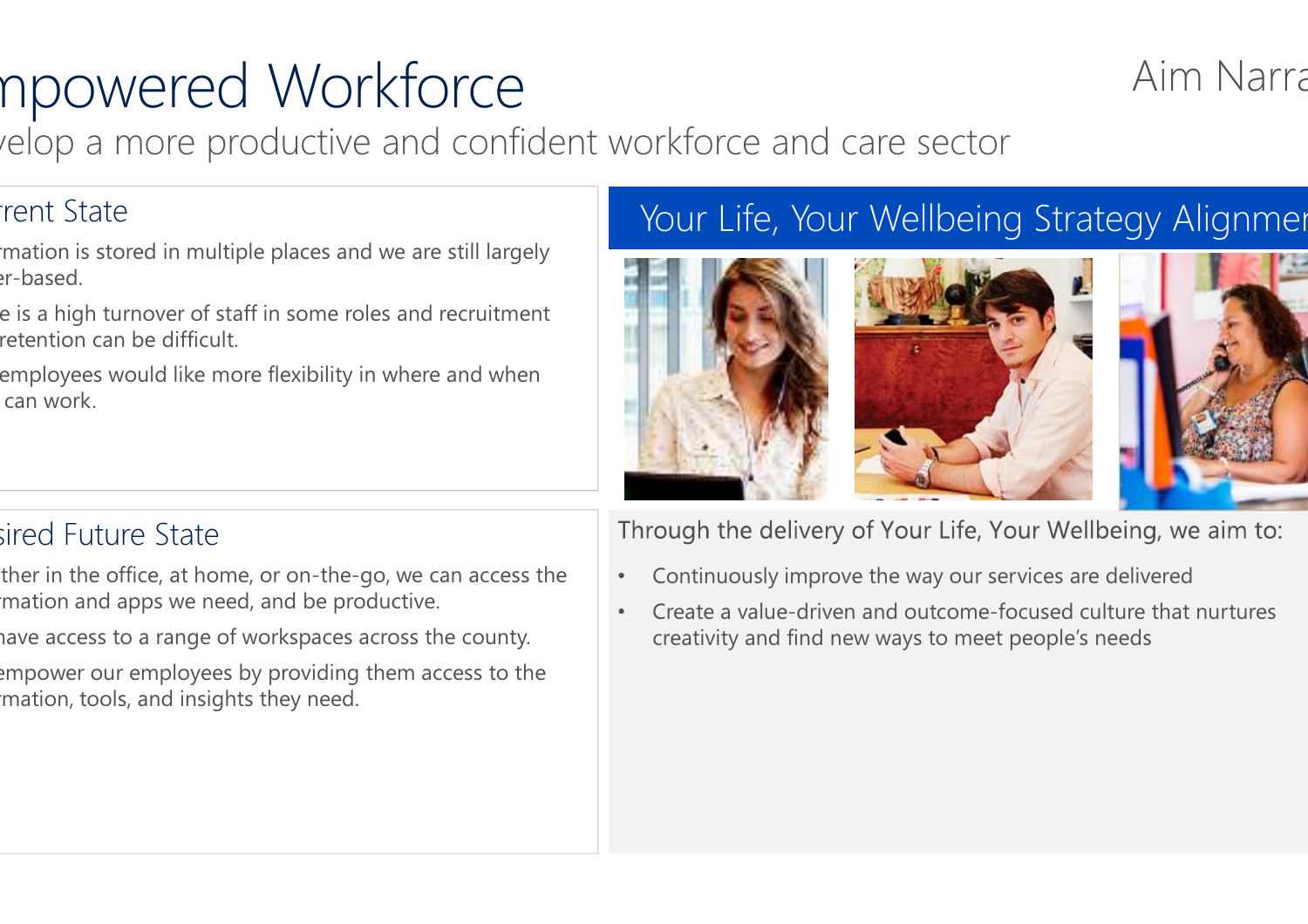# **DUrney Map:** Empowered Workforce



•Remote access to digital service user information

•

Digital alerts of data trends and better use of

•Remote updates including dictation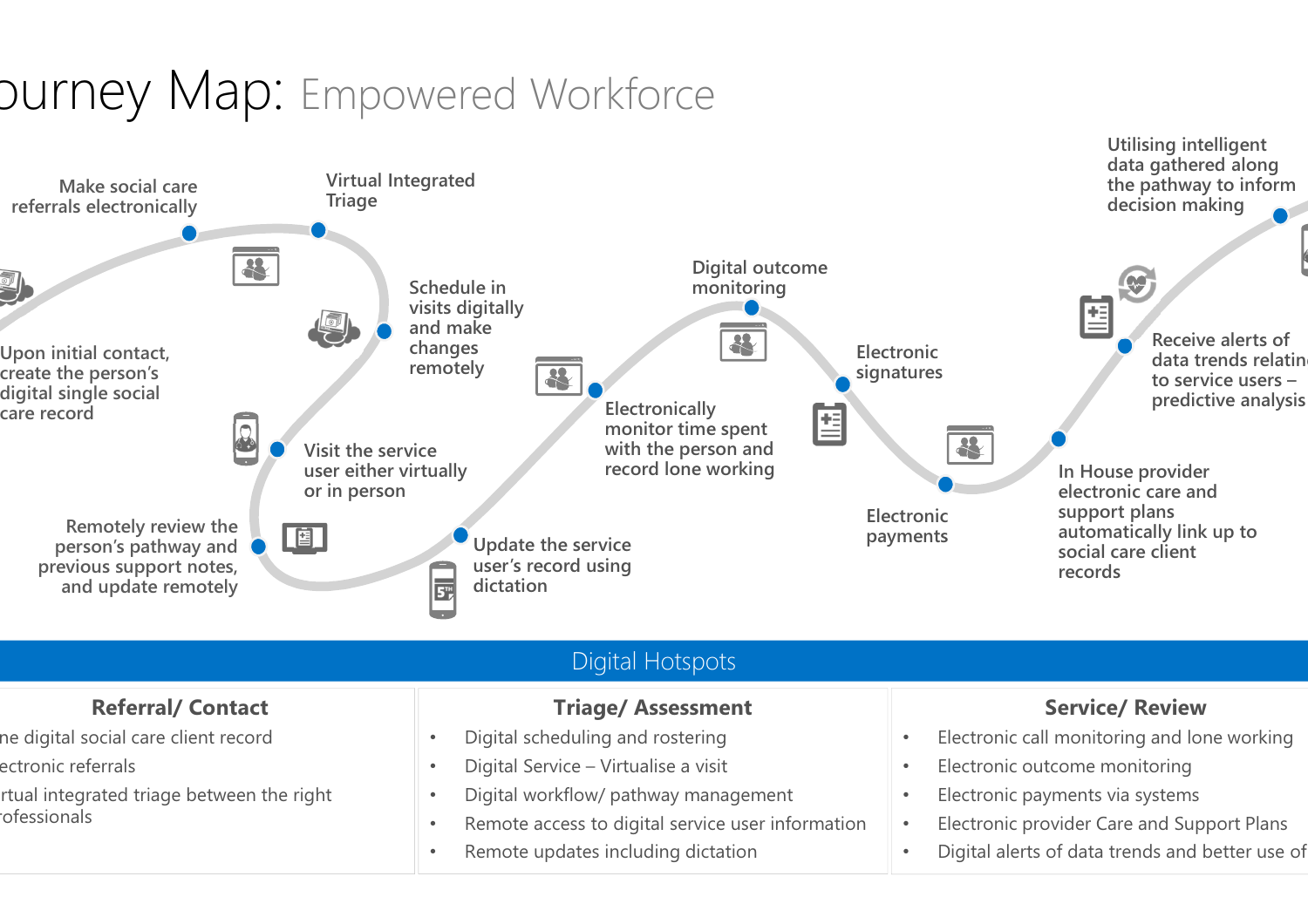# **Inproved Partnerships**

ate opportunities to collaborate, innovate and share information

### rent State

- mation between partners is not always readily available or y accessible
- lication between health and social care services still exists
- in some areas are working in silo

### Your Life, Your Wellbeing Strategy Alignment



### sired Future State

- lication between partners will be reduced through better mation sharing.
- will put the person at the centre of their care and focus on butcomes the person wants to achieve.
- Partners across Kent will work collaboratively to make better of the resources available.
- will recognise the strengths of our partners and use these seffectively through the delivery of care.

#### Through the delivery of Your Life, Your Wellbeing, we aim to:

- •Make the most of the resources we have available to promote people well-being by focusing on the outcomes they want to achieve.
- • Improve communication and information sharing between partner organisations
- • Provide joined up care across organisations so that people do not experience duplication or delays in accessing support or fall between gaps.
- •Make the most of our partners strengths when delivering joined up

# S<sub>.</sub> Aim Narrative Aim Narrative Aim Narrative Aim Narrative Aim Narrative Aim Narrative Aim Narrative Aim Narrative Aim Narrative Aim Narrative Aim Narrative Aim Narrative Aim Narrative Aim Narrative Aim Narrative Aim Nar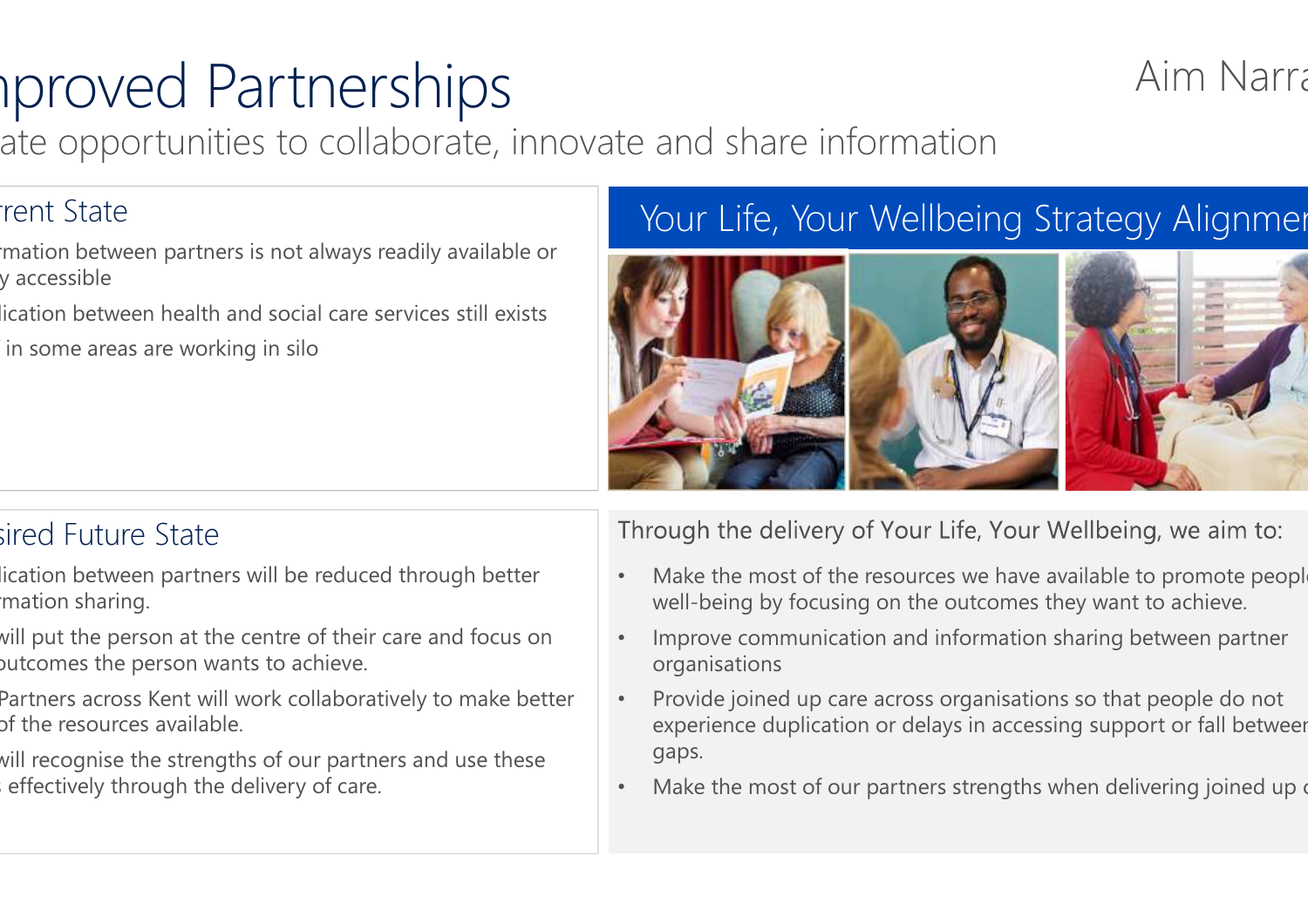# **DUINEY Map: Improved Partnerships**

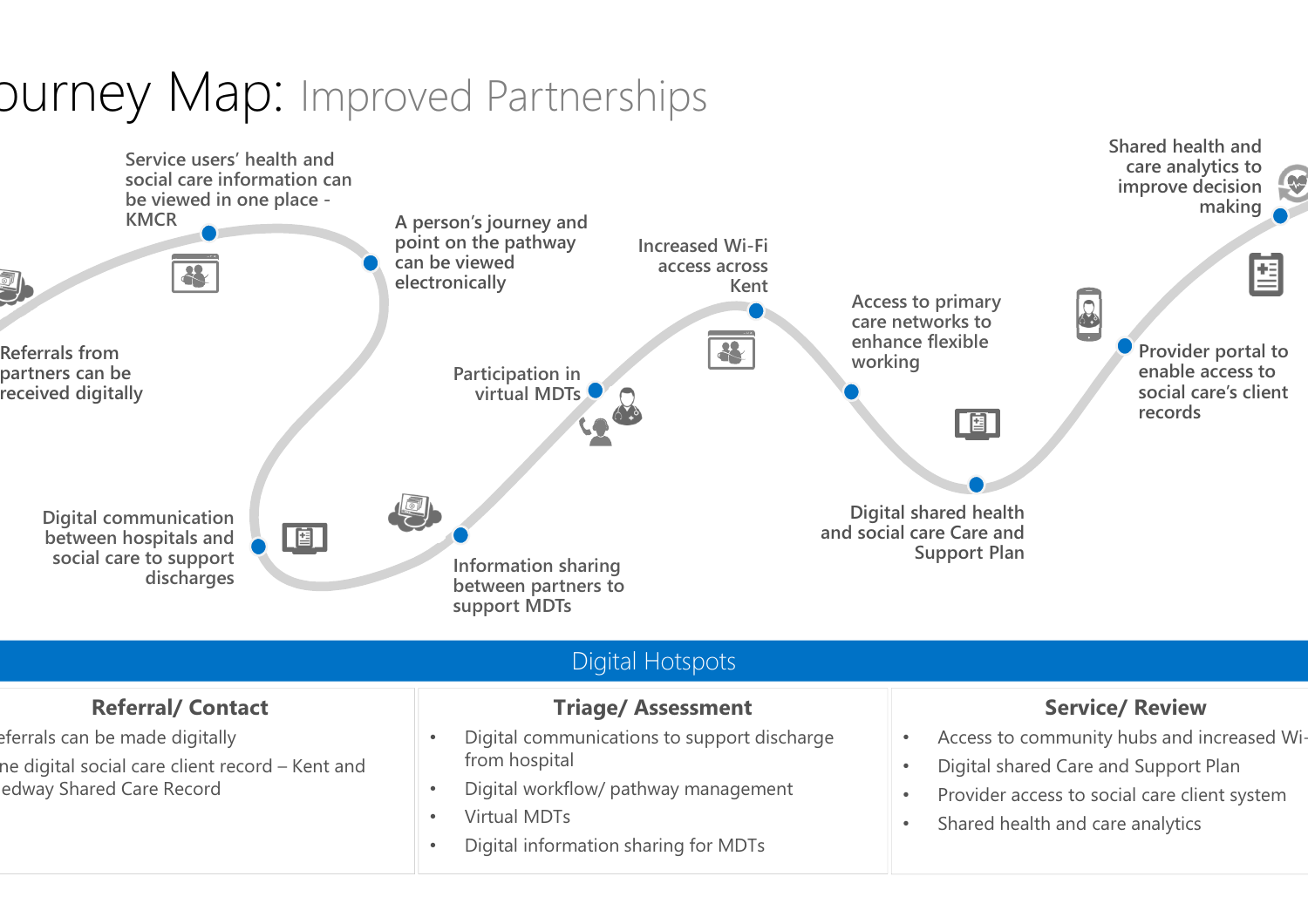# oposed Projects and Activities

| ct Title                          | <b>Description and Activities</b>                                                                                                                                                                                                                                                                                                                       | Internal /<br><b>External Project</b> | People       | Place | Practice     | Products | Partn |
|-----------------------------------|---------------------------------------------------------------------------------------------------------------------------------------------------------------------------------------------------------------------------------------------------------------------------------------------------------------------------------------------------------|---------------------------------------|--------------|-------|--------------|----------|-------|
| Front                             | Providing residents of Kent with better choice over how they<br>access and navigate adult social care services. Including: ASCH<br>web-platform; web-chat and bot-chat; instant messaging; digital<br>Health and Social Care directory of services; digital market place;<br>online self-assessments                                                    | Internal                              | $\checkmark$ |       | $\checkmark$ |          |       |
| .d<br><b>Delivery</b>             | Developing new digital tools to support and enhance the way<br>services are delivered. Including: digital scheduling and rostering;<br>remote updates to records using dictation; electronic call monitoring<br>and lone working; electronic signatures, digital outcome and goal<br>monitoring; in-house electronic care and support plan development. | Internal                              |              |       | $\checkmark$ |          |       |
| ogy<br><b>Care</b><br>2)          | Building on TEC Phase 1 to increase access, interoperability and<br>remote working. Including: implementation of portals; remote<br>working app; service user app; increased access to the system;<br>interoperability with other systems; electronic provider payments                                                                                 | Internal                              | ✓            |       |              |          |       |
| hg<br>logy                        | Understanding how assistive technology can be better used to<br>support service users. Including: development of an assistive<br>technology strategy; horizon scanning and testing of apps and<br>assistive technology; recommissioning of assistive technology service                                                                                 | Internal                              | $\checkmark$ |       |              |          |       |
| ent<br>hance<br>ng and<br>CS.     | Improving the use of performance reporting and analytics to<br>support better decision making. Including: implementation of new<br>performance reports; implementation of predictive analytics                                                                                                                                                          | Internal                              |              |       | $\checkmark$ |          |       |
| ability<br><b>Irmation</b><br>nme | Implementing a range of digital projects to improve the delivery<br>of health and social care services. Including: Kent and Medway<br>Shared Care Record with service users access; carers app; electronic<br>discharge notices, shared health and care analytics; Virtual MDTs;<br>digital shared care and support plan                                | External                              | $\checkmark$ | ✓     | $\checkmark$ |          |       |